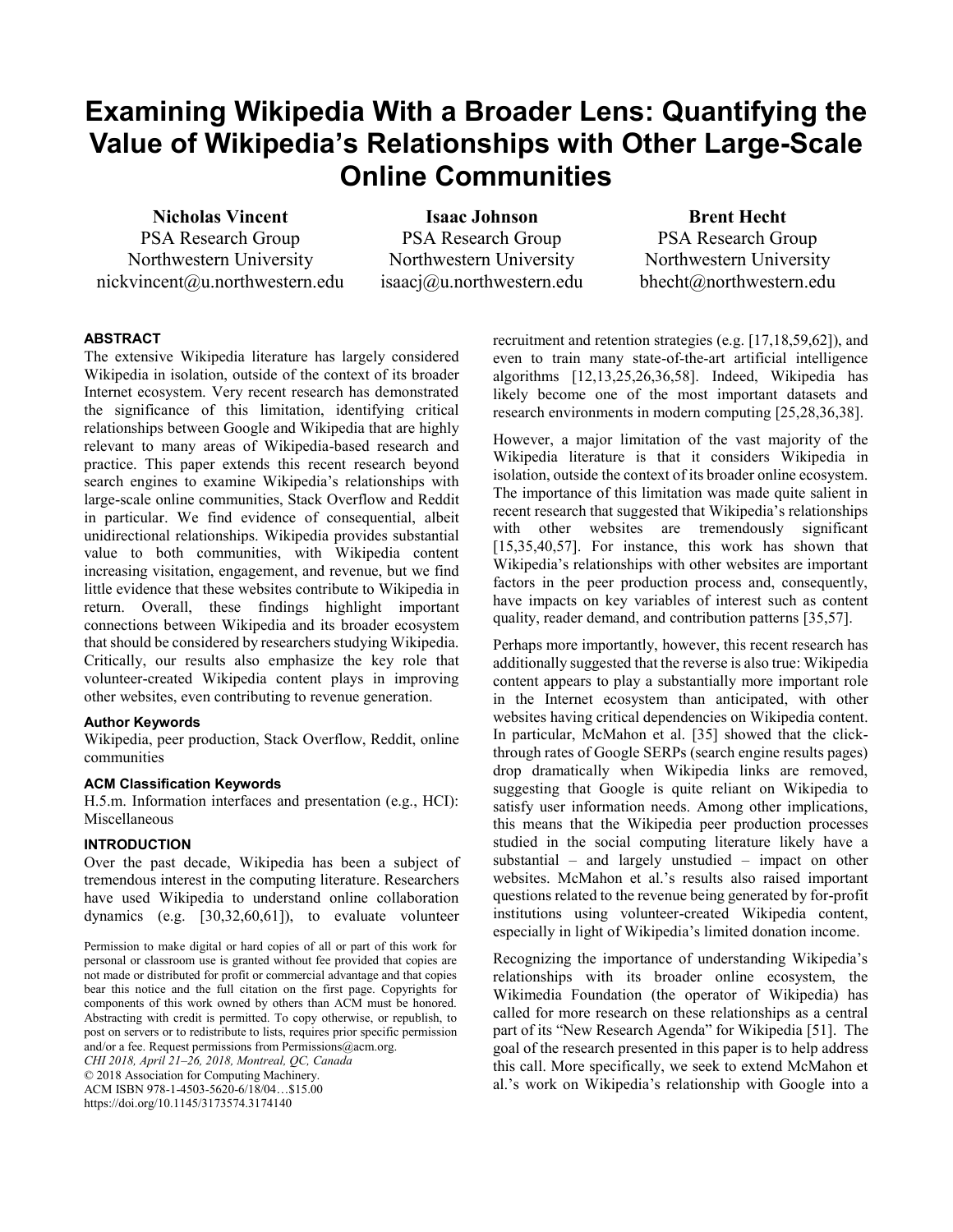different and important area of the online ecosystem: other large-scale online communities.

In line with guidance in the social computing community to increase robustness through the use of multi-community analyses [48,53], we examine Wikipedia's relationship with two distinct large-scale online communities: Stack Overflow (SO) and Reddit. Users post links to Wikipedia on both SO and Reddit, facilitating an important, and potentially bidirectional, relationship with Wikipedia.

Following the high-level structure of McMahon et al [35], this paper asks two overarching research questions about Wikipedia's relationship with SO and Reddit*:*

**RQ1:** What value is Wikipedia providing to other large-scale online communities like Stack Overflow and Reddit? (i.e. Does Wikipedia content increase community engagement and/or company revenue?)

**RQ2:** What value do these large-scale online communities provide to Wikipedia? (i.e. Are they contributing page views? Editors?)

We additionally take an important step beyond McMahon et al. and investigate how the *quality* of Wikipedia articles affects the relationships examined in RQ1 and RQ2. In other words, we look at the association between the quality of articles on Wikipedia and the value that Wikipedia provides to external entities, and vice versa.

We address our RQs using a combined framework of associative and causal analyses that allows us to estimate Wikipedia's relationships with SO and Reddit under a range of conditions. For instance, at the upper bound of this range, our associative analyses allow us to ask, "How much value would be lost from SO and Reddit if posts containing Wikipedia links never appeared?" Similarly, to estimate a lower bound on the value Wikipedia could be providing to SO and Reddit, we use causal analysis to examine the counterfactual scenario, "What if the posts containing Wikipedia links remained unchanged content-wise, but instead had a link to a site other than Wikipedia?"

The results of our analyses indicate that Wikipedia creates a large amount of value for SO and Reddit, even in our lowerbound estimates. More specifically, we observe that posts containing Wikipedia links on both sites are exceptionally valuable posts, with engagement metrics like user-voted scores much higher than posts that do not contain Wikipedia links (often by a factor of at least 2x, and sometimes as much as 4x-5x). This results in an estimated increase in revenue on the order of \$100K/year for both sites.

However, we find little evidence that posts with Wikipedia links provide direct value to the Wikipedia community. We were able to replicate work that showed that Wikipedia posts on the popular Reddit community "TIL" ("Today I Learned") were responsible for a large spike in viewership. However, our results suggest that this large effect does not generalize beyond the "TIL" community or beyond Reddit.

Moreover, we see negligible increases in Wikipedia edits and editor signup despite the large volume of links posted on both sites. Through a smaller-scale qualitative analysis, we find evidence that suggests that the "paradox of re-use" [51] may be playing a role here: Wikipedia's permissive content licenses make it easy for Reddit and SO users to directly include the Wikipedia content in their posts, which could be mitigating the benefits of Wikipedia links in terms of traffic to Wikipedia and new Wikipedia edits/editors.

As we discuss below, these results have important implications for a number of constituencies. For companies that rely on Wikipedia content, our findings highlight the value (including both engagement and revenue) created by Wikipedia's free and volunteer-created content. For Wikipedia and its editors, RQ1's results further demonstrate the critical role the Wikipedia community plays in the broader online ecosystem outside of Wikipedia. However, our RQ2 results present more challenging implications for the Wikipedia community: these results highlight the need for further research on solutions to the paradox of re-use.

## **BACKGROUND**

Prior to presenting related work, we first provide high-level context about Reddit, SO and how Wikipedia content appears on these sites. For both Reddit and SO, there is a class of posts that is highly-dependent (if not entirely reliant) on Wikipedia content (i.e. the posts could not exist without Wikipedia). Additionally, users can "upvote" and "downvote" content on Reddit and SO, which gives it a "score" (# of upvotes  $-$  # of downvotes).

## **Reddit and Wikipedia**

Reddit is a large-scale online community that allows users to share links to external content (e.g. news articles, images, videos), post original text content (e.g. questions, opinions), and discuss this content through comments. As of July 2017, Reddit is the ninth-most-visited website globally [1], has 300M monthly visitors, and has a \$1.8B valuation [64].

On Reddit, links to Wikipedia often appear in the wellknown "TIL" (Today I Learned) "subreddit", among others. The term "subreddit" refers to the sub-communities that



**Figure 1. This image shows a popular "Today I Learned" Reddit post that is entirely reliant on a Wikipedia article.**

Wikipedia on closures:

In computer science, a closure is a function together with a referencing environment for the nonlocal names (free variables) of that function

Technically, in JavaScript, every function is a closure. It always has an access to variables defined in the surrounding scope

**Figure 2. An answer on Stack Overflow that uses Wikipedia links and text.**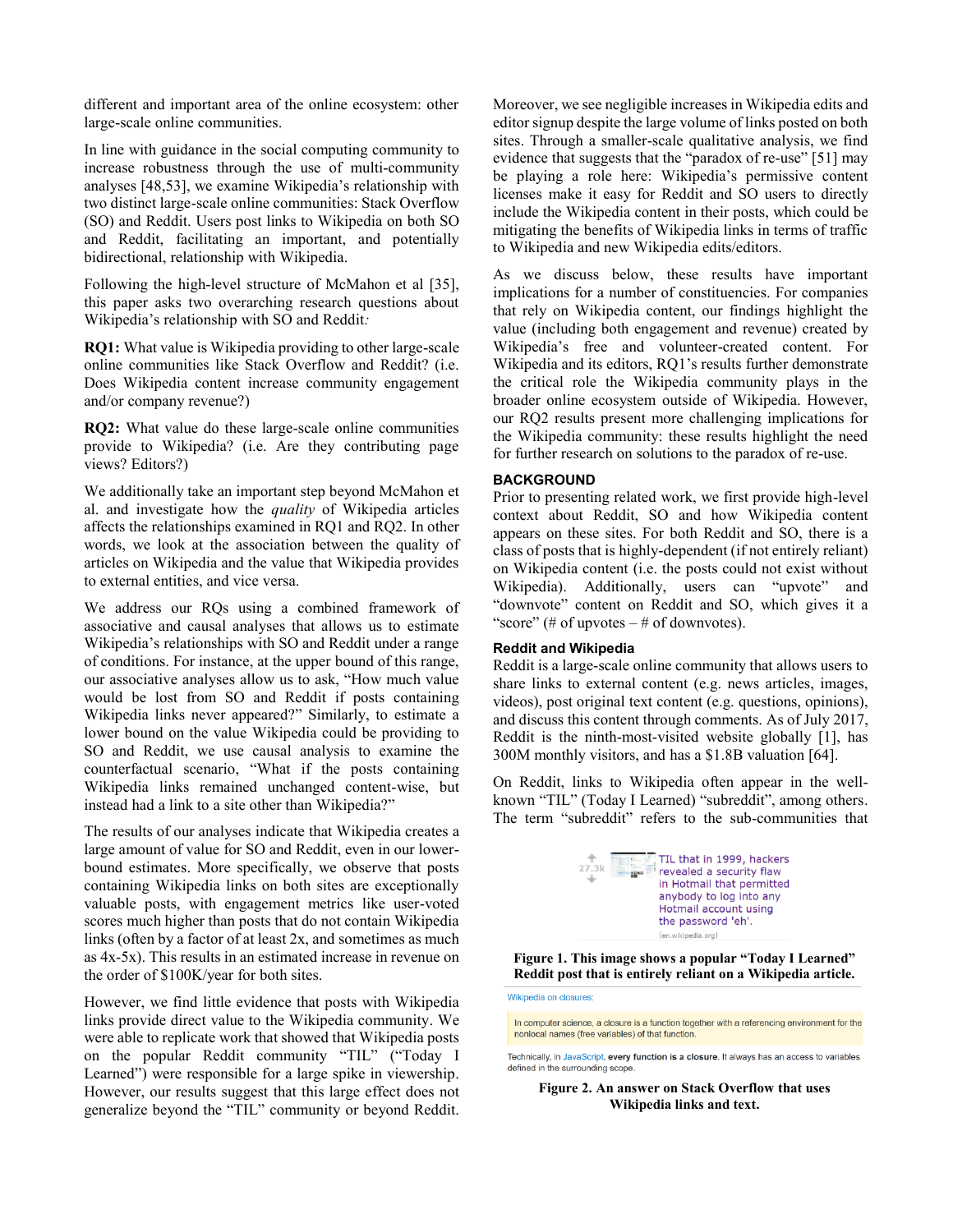together make up Reddit. Many posts in "TIL" are composed of only a Wikipedia link and a short summary or quote from the article. An example TIL post is shown in Figure 1.

## **Stack Overflow and Wikipedia**

SO is a Q&A community for programmers and the 56<sup>th</sup>most-visited website in the world [1]. Stack Exchange, the company that owns SO, raised \$40M of venture capital funding in 2015, bringing it to a total of \$70M raised [65].

On SO, Wikipedia supports answers in the form of links and quoted text. Answers often use technical terms or acronyms and include a Wikipedia link in lieu of defining these terms. An example post that uses a Wikipedia link and quote to support an answer is shown in Figure 2.

## **RELATED WORK**

## **Wikipedia and Its Internet Ecosystem**

This research project was directly motivated by two recent developments related to Wikipedia and its broader Internet ecosystem. First, the Wikimedia Foundation called on Wikipedia researchers to focus on these relationships as part of a "New Research Agenda" for Wikipedia [51]. Second, recent work further substantiated this call with new evidence showing how critical these relationships can be, both for Wikipedia and for the Web more generally [35].

With respect to the former, Dario Taraborelli – the Head of Research at Wikimedia – urged the large community of Wikipedia researchers to refocus their efforts on several new opportunities and challenges facing Wikipedia. One of those challenges is better understanding how Wikipedia (and Wikidata) content is used by external entities, the importance of this content to those entities, and the effect on Wikipedia (and Wikidata) of this external use. One concern of Taraborelli's is that the increasing re-use of Wikipedia content outside of Wikipedia will reduce traffic to Wikipedia. This would weaken Wikipedia's editor base over the long term, thus diminishing the re-use value of Wikipedia content. Taraborelli called this phenomenon the "paradox of re-use". We return to this concern below.

Recent work by McMahon et al. [35] provided clear evidence to substantiate Taraborelli's argument about the importance of understanding Wikipedia's relationships with its broader ecosystem. McMahon et al. found that click-through rates on Google SERPs drop dramatically when Wikipedia links are removed, and that Google is the mediator for the majority of observed Wikipedia traffic.

In addition to the direct implications for Google and Wikipedia, McMahon et al.'s study raised new questions for both the social computing community and the broader computing literature. For social computing, the amount of traffic to Wikipedia mediated by Google means that any changes to Google's presentation of Wikipedia content may have enormous effects on key variables of interest for those studying Wikipedia's peer production process, e.g., new editor recruitment and retention [7,17,18,62]. For the broader

computing literature (especially information retrieval), McMahon et al. found that the effect size of the presence of Wikipedia content was much larger than many algorithmic search improvements. More generally, this finding demonstrated how important social computing phenomena like peer production can be for addressing core problems in other areas of computing like addressing user information needs in web search.

In this paper, we seek to expand on McMahon et al.'s work beyond search engines by considering Wikipedia's relationship with other large-scale online communities. We believed large-scale online communities would be an optimal domain to help follow-up McMahon et al.'s work for two reasons: (1) we anecdotally observed that this relationship may be particularly salient and (2) several research papers have provided early evidence that our anecdotal observations may generalize [15,40]. We also expand McMahon et al.'s lens to consider the quality of the associated Wikipedia content, i.e. does higher quality content create more value for external websites? This question provides further insight into how Wikipedia's internal quality metrics (and therefore investment of community effort) map to external value.

The early evidence that motivated us to examine large-scale online communities primarily came from two papers: Moyer et al. [40] and Gómez et al. [15]. Moyer et al. examined the causal effect of Reddit posts on Wikipedia page views and found that sharing Wikipedia content on Reddit's TIL community increased page views to the corresponding Wikipedia articles. Below, we replicate this result, but find that it does not generalize to other subreddits. While studying the role of links on SO with regards to innovation diffusion in the software engineering space, Gómez et al. [15] found an intriguing peripheral result: Wikipedia links were the second most common external link on SO. While we also observed that Wikipedia links are very common on SO, we found little *direct* evidence that SO is contributing substantial value to Wikipedia.

## **UGC and the Physical World**

Through our research, we also seek estimate the economic impact of Wikipedia content on external entities. This lens on our results was motivated by very recent findings from Hinnosaar et al. [24], which showed that improvements to Wikipedia article content about places in Spain directly increased tourism revenue in those places [24]. Analogous results have also been identified with types of user-generated content (UGC) other than Wikipedia (e.g. [6,34]).

## **Factors Influencing Content Value**

A key methodological challenge in our causal analyses below is identifying potential confounding factors for the substantial increases in value we see associated with Wikipedia-linked content on Reddit and SO. For example, users who post Wikipedia links may also write longer posts, and longer posts may be more popular. To search for potential confounds, we turned to the burgeoning literature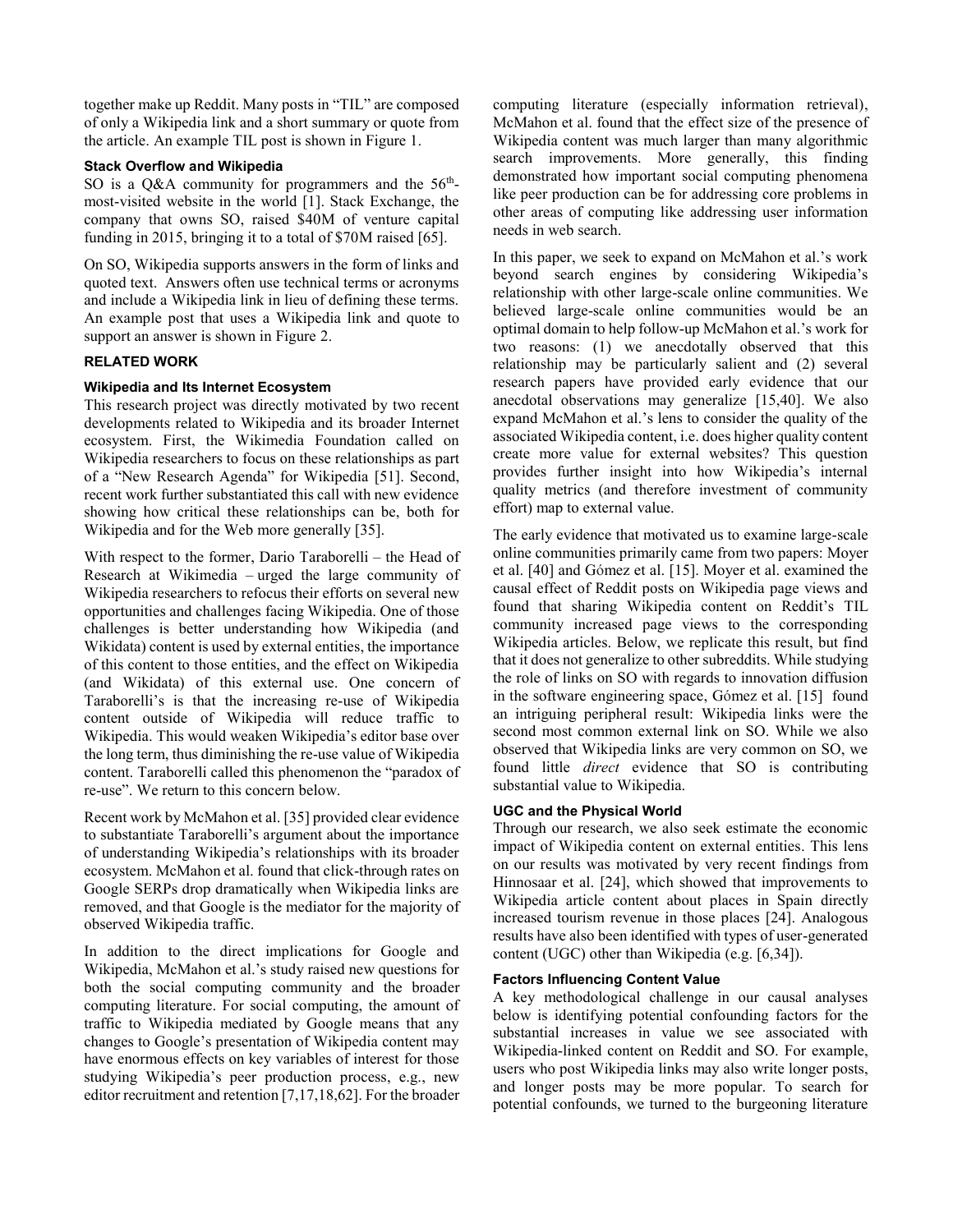on Reddit, SO, and other large-scale online communities. We present the literature used to guide model decisions here, and summarize in greater detail how these factors were operationalized in the Methods section.

#### *Specific factors influencing value on Reddit*

From platform-specific work on Reddit, we identified three major factors that can influence user votes (score), a value metric that we use in this paper. Previous work identified content type [31] and title characteristics [23] as predictive of score on Reddit. Additionally, Gilbert showed that content posted multiple times (i.e. a particular image) that received a high score on later postings was often "missed" on early postings [14], implying that popularity is highly contextual, and not necessarily purely dependent on content itself.

## *Specific factors influencing value on SO*

We also identified three factors that influence content value on SO. Anderson et al. found that contextual information, such as user reputation and time of arrival, were predictive of the long-term value of SO pages as measured by page views [2]. Ponzanelli et al. [43] showed that that adding readability metrics to simple textual metrics (e.g. percent uppercase, number of characters) improved low-quality post detection. Finally, Calefato et al. [5] identified promptness, presence of a hyperlink, presence of a code snippet, and answer sentiment as key predictors of an answer's likelihood to be selected as the best answer by the questioner.

Research on other question and answer (Q&A) sites also helped to inform our model design. On Math Overflow, a math-focused version of SO, both online reputation (points) and offline reputation (number of publications) were found to influence content popularity [52]. Harper et al. studied a variety of sites including Yahoo! Answers and identified that the number of hyperlinks in an answer was an indicator of answer quality [19]. We emphasize this potential confound in our analysis to understand the value that Wikipedia links add *beyond the value added by the presence of links overall*.

#### **METHODS**

In this section, we first present the two aspects of our methodology that cut across our investigations of both research questions: (1) data collection and (2) handling of current events. We then describe our methodology specific to Study One (RQ1) and Study Two (RQ2).

#### **Datasets**

We downloaded database tables corresponding to every Reddit post in 2016 from pushshift.io as hosted on Google BigQuery (metadata, i.e. the latest score, last updated July 2017 [66]). We also leveraged the Reddit API to obtain user information [67]. We used BigQuery to download full database tables for all SO questions, users, and answers, starting July 31, 2008 and ending June 11, 2017 [66].

Following statistical best practice [44], we separated the analysis into two phases: an initial phase for developing the methods and a testing phase for generating results. As we describe below, many of our analyses required using multiple rate-limited APIs (e.g. for calculating features for our causal analyses), so we employed random sampling to minimize API endpoint load and to make query times tractable. For each platform and phase, we used a random sample composed of  $\sim$ 1M posts from the entire dataset (1.10% of all Reddit posts and 4.46% of all SO posts) and, in the testing phase, an additional  $\sim$ 40K posts from the subset of Wikipedia-linking posts (to ensure that we had adequate Wikipedia links to pages of each class of article quality).

## **Defining "Value"**

The concept of "value" is central to both of our research questions, i.e. the value that Wikipedia is providing largescale online communities and the value that these communities are contributing to Wikipedia. In this paper, we seek to increase robustness and detect potentially interesting nuances by operationalizing the notion of value through multiple metrics rather than using just one (e.g. page views).

Specifically, we measure post value in RQ1 through four metrics. The first three metrics are user engagement statistics: (1) *Score*, equal to upvotes minus downvotes, (2) *Comments*, the number of comments a post receives, (3) *Page Views*, the number of views a post receives. To contextualize these metrics, we also calculate (4) *Revenue*, or the financial gain generated by Wikipedia posts. *Revenue* is calculated directly from the engagement statistics using publicly-available financial information (described in detail in Study 1 – Results). In the case of Reddit (which does not release page view data), it is important to note that score controls post visibility and correlates with page views [50].

With respect to RQ2, we assess the value that Wikipedia receives from external communities as contributions to the editing community and increased readership. Specifically, we measure this value with four metrics that capture changes in edits, editors, and viewership in a given week: (1) *Edit Count* is the number of times an article was edited, (2) *Editors Gained* is the number of new editors who edited an article, (3) *Editors Retained* is the number of new editors who made another edit in the future (we measured at one month and six months later, following past research on editor retention [7,39]), and (4) *Article Page Views* is the number of views that each Wikipedia article received. To capture the effect of Reddit and SO on Wikipedia, we calculated the metrics for the week before and the week after each post containing a Wikipedia link.

## **Influence of Current Events**

One potential confound of all our measurements is the impact of current events on our value metrics. For instance, if Reddit users happened to post Wikipedia links related to current events, then any subsequent increase in Wikipedia page views might be largely driven by current events and not by the Reddit post. We predicted, however, that very few posts with Wikipedia links on either platform are related to current events because SO is strictly for programming discussion and the Reddit TIL community does not allow current events posts [68].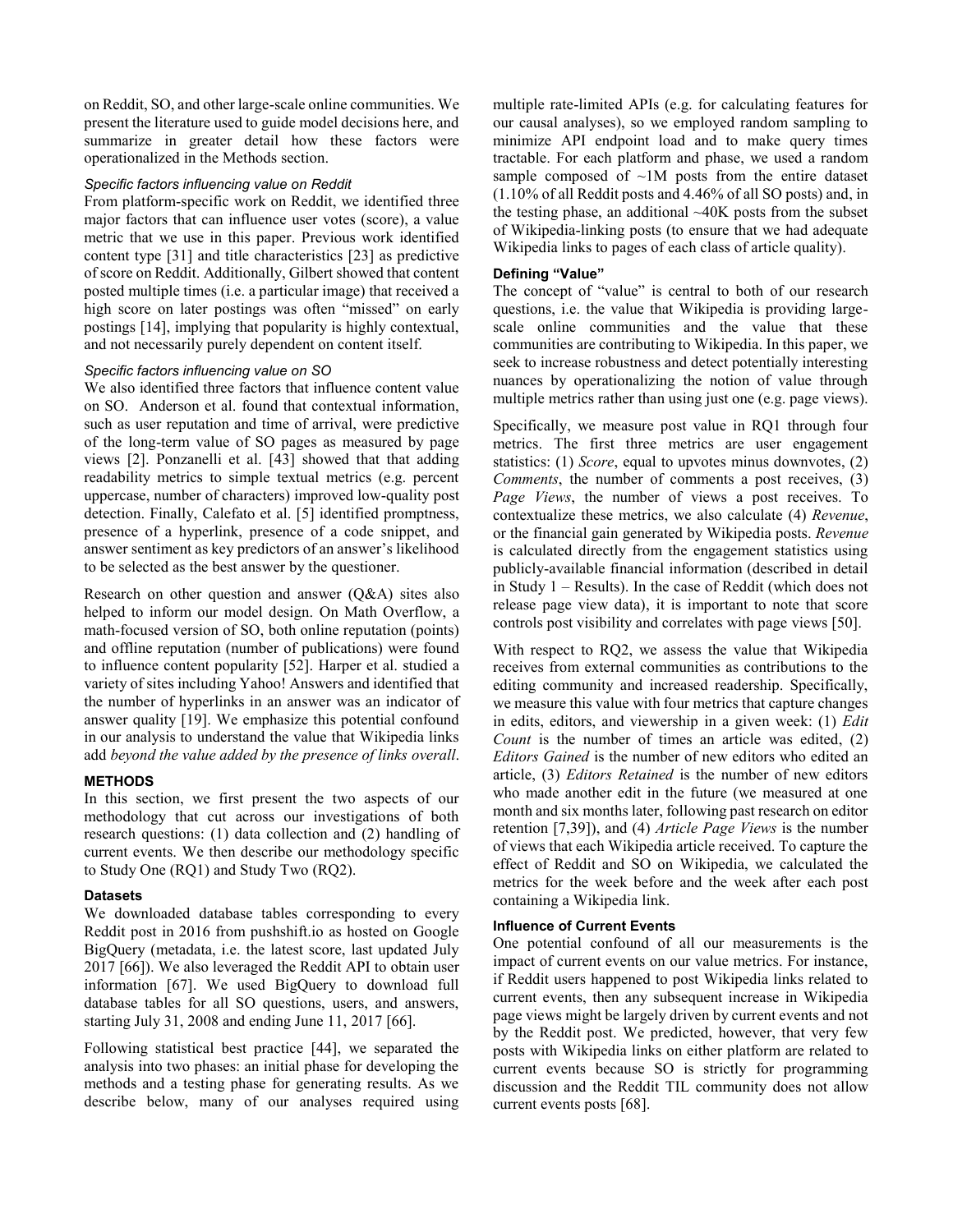To formally verify this assumption, we performed a qualitative coding exercise. Following standard practices [41], we used a small (10 posts per site) calibration procedure with two researchers, achieved a 90% agreement, and then one researcher classified an additional 100 posts per site. In this qualitative analysis, we identified that only 5% of Wikipedia-linked Reddit posts were related to current events, and no Wikipedia-influenced Stack Overflow posts were related to current events. This gave us confidence that our results were largely not driven by current events.

## **STUDY ONE**

Our first study targets RQ1, or "What value is Wikipedia providing to other large-scale online communities like Stack Overflow and Reddit?" Here, we present the methodology specific to this question and then present our results.

#### **Study One – Methods**

#### *Controls and Treatments*

In Study 1, our goal is to estimate the value that Wikipedia provides to SO and Reddit. We study value through two separate analyses. The various estimates are summarized in Table 1. First, we estimate the effects that the *presence* of Wikipedia links has on value. We then estimate the effects that Wikipedia article *quality* has on value. For each analysis, following standard practice, we label the change in value in the treatment group – the group associated with Wikipedia content – the "treatment effect". We defined three groups:

- *Has Wikipedia Link*: posts with at least one valid link to Wikipedia (as described below, this amounts to 0.13% of all Reddit posts and 1.28% of all SO posts).
- *Has Other Link*: posts with at least one external link, but no links to Wikipedia (49.1% of all Reddit posts and 31.2% of all SO posts).
- *No External Link:* posts with no external links at all (50.8% of all Reddit posts and 67.5% of all SO posts).

To estimate the effects of Wikipedia article quality on value to Reddit and SO (the second half of RQ1), we further subdivide the *Has Wikipedia Link* group into high-quality and low-quality groups. While there are many definitions of quality on Wikipedia [55], we rely on revision-specific predictions of quality along English Wikipedia's internal assessment scale [69] as produced by Wikimedia's ORES API [70]. Following Johnson et al. [29], we use the "C"-class assessment as a minimum assessment for a high-quality article because "C"-class articles are the first that are "useful

to a casual reader" [71]. Specifically, we define our highquality and low-quality groups as follows:

- *C-class or Better*: All posts with *any* links to C-class or higher articles are in this group (79% of all Wikipedialinked Reddit posts and 77% of all Wikipedia-linked SO posts).
- *Below C-class*: All posts in which all Wikipedia links are to articles below C-class are in this group.

#### *Simulating a World without Wikipedia (Counterfactuals)*

We cannot know how SO and Reddit would function in a world without Wikipedia. Therefore, we draw upon wellestablished causal inference methods (e.g. [27,46]) that *estimate* the loss in value that would occur to these communities if posts with Wikipedia links were replaced with a *range of alternatives* (i.e. counterfactuals). In other words, we consider how SO and Reddit would be affected if they were not "treated" by Wikipedia content under a series of different assumptions. This approach provides a reasonable upper-bound, middle-ground, and lower-bound estimate of the value contributed by the Wikipedia community to SO and Reddit*.* In our consideration of the effect of Wikipedia article quality, we take a similar approach and estimate the loss in value if links to highquality Wikipedia articles were replaced with a range of alternatives. We emphasize that causal analyses, the statistical methods we employ, can estimate causal effects with confounding effects reduced, but not eliminated (as in a randomized controlled trial) [27,46].

**Upper-bound Estimates:** Our upper-bound estimate of the value created by Wikipedia on SO and Reddit assumes that without Wikipedia, *all posts containing a Wikipedia link would not exist (i.e. would not have been generated).* For our analysis of quality, we make an analogous assumption: we calculate the value that would be lost if all posts containing high-quality articles did not exist. This upper bound is simply equivalent to the value of all "treated" posts.

**Middle-ground Estimates:** The middle-ground estimate corresponds to the value that would be lost if the links to treated articles were *completely replaced with an identical post with no links*. In other words, this scenario assumes that the links to Wikipedia were removed, but the post still exists.

**Lower-bound Estimates:** A lower-bound for value contributed by Wikipedia can be obtained by estimating the value that would be lost if the links to Wikipedia article were

| <b>Estimate</b> | <b>Counterfactual</b>                                                                    | <b>Calculation</b>                                      |
|-----------------|------------------------------------------------------------------------------------------|---------------------------------------------------------|
| UB              | All content containing (1) WP links or (2) higher quality WP links was never generated   | Mean values                                             |
| MG              | (1) WP links or (2) higher quality WP links were removed from all content (posts remain) | Propensity score stratified<br>multivariate regressions |
|                 | (1) Non-WP links or (2) low quality WP links were removed from all content (posts        | Propensity score stratified                             |
|                 | remain)                                                                                  | multivariate regressions                                |
| LB              | (1) WP links or (2) higher quality WP links were replaced with other external links      | MG minus above estimate                                 |

**Table 1. Summary of analyses used to obtain upper-bound (UB), middle-ground (MG), and lower-bound (LB) estimates of the effect of Wikipedia (WP) links. In the Counterfactual column, (1) refers to Presence of WP and (2) to Quality of WP.**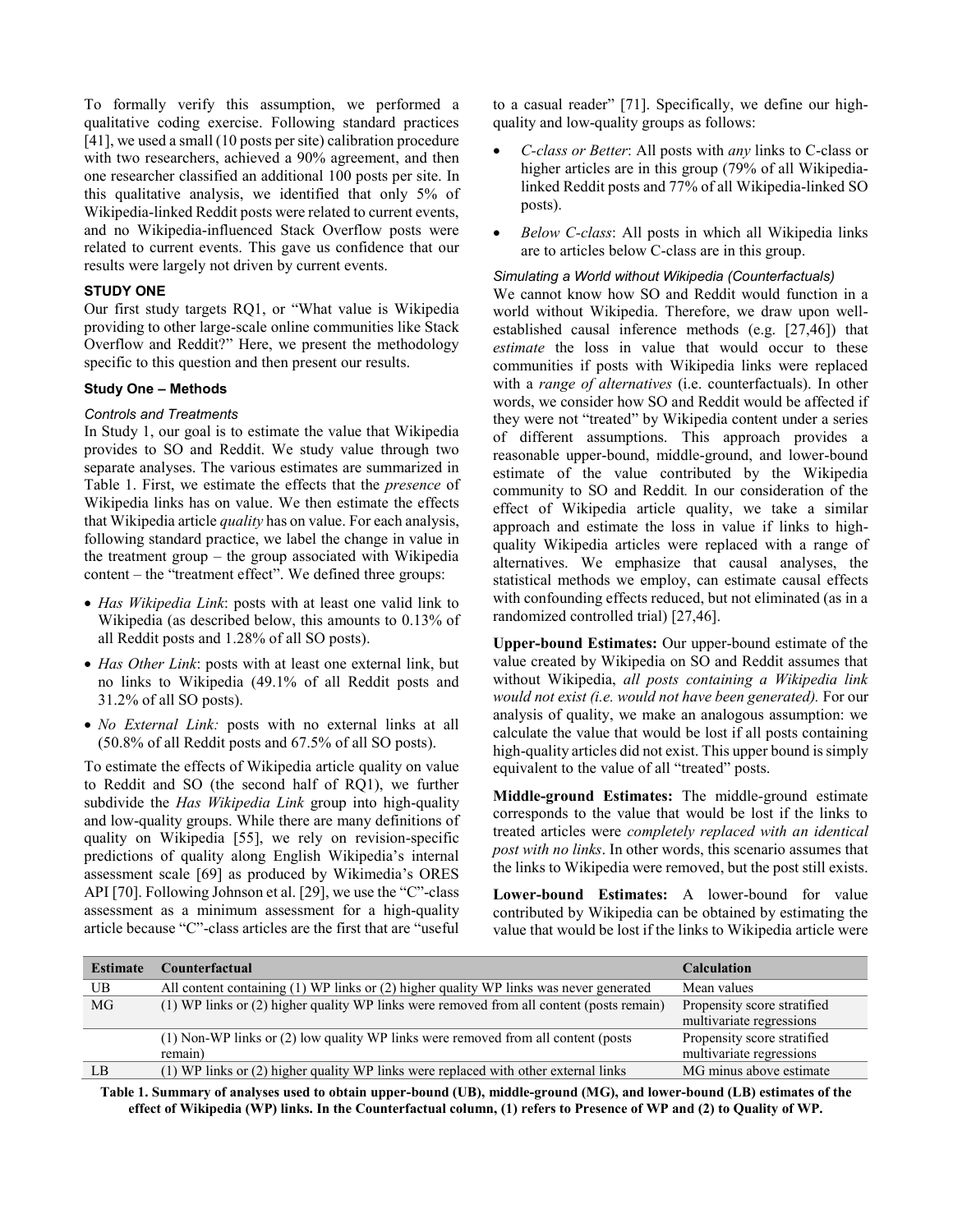*replaced with links to alternative external domains*. In other words, the lower-bound scenario assumes that the exact same post (with alternative links) could be written without Wikipedia, and so the added value is solely from Wikipedia's reputation or other factors associated with Wikipedia (in comparison to other websites). In the quality analysis, the lower bound is the estimate of value that would be lost if links to high-quality articles were replaced with links to lowquality articles (without other changes).

#### *Causal Analysis*

While the upper-bound estimate is relatively easy to calculate using descriptive statistics, our middle-ground and lower-bound estimates require the estimation of formal counterfactuals, which calls for causal analysis techniques.

One of the first steps in casual analysis is to consider other potential causal factors, i.e. other reasons that Wikipediatreated posts may have increased in value besides the Wikipedia treatment. To address this challenge, we turned to the literature on factors associated with content value, discussed above in Related Work and summarized in Table 2. This review broadly shows that value may come from four sources other than Wikipedia itself: user characteristics (e.g. users with high reputation), stylistic and structural characteristics (e.g. long posts, posts with code snippets, posts with punctuation), post timing (e.g. posting on a certain day of the week), and the presence of any external link.

We operationalize these potential alternative causal factors through the calculation of features that capture them. Some of these features are numerical (e.g. post length) and others are dummy variables (e.g. whether the post includes code snippets). While most of these features were very straightforward to calculate (e.g. title length), readability and sentiment were more complex. With respect to readability, we use the Coleman-Liau index [8], which was used by Ponzanelli et al. [43]. For sentiment, we used the TextBlob library [33], which leverages sentiment analysis models (trained on customer review text) from the well-performing [45] library "Pattern" [49] to estimate objectivity and polarity. Additionally, we log-transform reputation and response time as they are otherwise highly-skewed variables. Further details about these implementations are available in our source code, which we have made publicly accessible for download<sup>1</sup>.

In terms of our statistical approach to causal analyses, we performed four propensity-score-stratified regressions<sup>2</sup>. This method, originally described by Rosenbaum and Rubin [46] has been used in the context of HCI for many purposes and is an approach advocated for in the HCI community (e.g. [10,11,42,63]). We controlled for the potential alternative causal factors – user, style, structure, and timing – and then estimate the effect of including a Wikipedia link, a non-

 $\overline{a}$ 

| <b>Research Project</b>         | <b>Factors Addressed in Our Study</b>                                                                                                   |
|---------------------------------|-----------------------------------------------------------------------------------------------------------------------------------------|
| Leavitt and Clark [31]          | Content Type                                                                                                                            |
| Lakkaraju et al. [23]           | Text length, sentence type, sentiment                                                                                                   |
| Gilbert [14]                    | Day of week, month, hour, poster<br>reputation                                                                                          |
| Anderson et al. [2]             | Answer length, poster reputation,<br>response time                                                                                      |
| Ponzenelli et al. [43]          | Post length, percent uppercase, percent<br>spaces, percent punctuation, post starts<br>capitalized, Coleman-Liau index<br>(readability) |
| Tausczik and<br>Pennebaker [52] | User reputation                                                                                                                         |
| Calefato et al. [5]             | User reputation, response time,<br>presence of hyperlink, presence of<br>code snippet, sentiment                                        |
| Harper et al. [19]              | Answer length, number of hyperlinks                                                                                                     |

**Table 2. Summary of related work that identified factors that may affect post value in large-scale online communities.**

Wikipedia link, a high-quality Wikipedia link, and a lowquality Wikipedia link.

By finding the difference between corresponding estimates (*Has Wiki Link* vs *Has Other Link* and *C-class or Better* vs *Below C-class)*, we produce a robust estimate of the value that Wikipedia uniquely provides, and the value that highquality articles uniquely provide. This estimate is minimally affected by bias from hidden variables or incorrect model assumptions because this bias should affect the corresponding regressions equally. For instance, if there was a hidden variable at play (perhaps users have a general unwillingness to visit external domains), that would affect posts with Wikipedia links and posts with external links equally and be removed by taking the difference.

The propensity score of a given post is an estimated probability that the post was "treated" based on all available covariates. In our case, the covariates are the computed features summarized in Table 2 (except for the number of hyperlinks, which relates directly to whether there is a Wikipedia link). The actual propensity score for each post is calculated by logistic regression and represents how likely a given post is to include a Wikipedia link (or a good Wikipedia link) based only on its features. Posts that have features that are commonly found in Wikipedia-linked posts will therefore have high propensity scores.

Using the open-source *causalinference* [72] library, we *stratify* [3] our datasets by propensity score (subdivide into many subsets) in order to emulate a randomized blocked trial using observational data. Each stratum contains posts with a small range of propensity scores, so posts have similar features with each stratum, which reduces the standardized bias (described by Rosenbaum and Rubin [47]). To

<sup>1</sup> https://github.com/nickmvincent/ugc-val-est

 $2$  To check robustness, we also performed propensity score matching [3] and propensity score stratification with covariate overlap adjustment [9] and confirmed that these methods led to the same conclusions.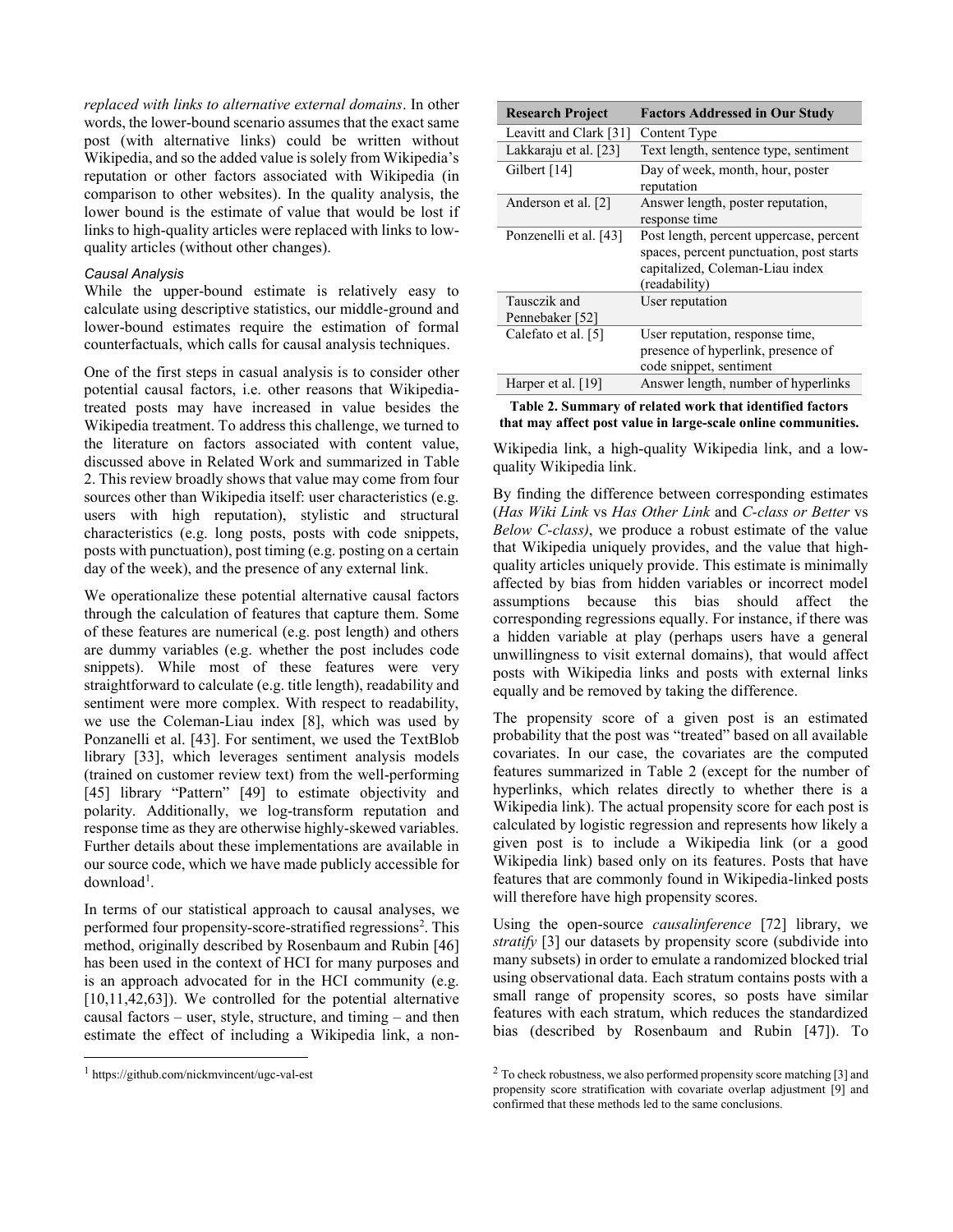determine the number of strata and propensity scores for each stratum, we use a bin-selection algorithm described by Imbens and Rubin [27] and implemented in [72].

We performed a multivariate linear regression separately for each stratum, extracted the treatment coefficient, and then computed a weighted average of the treatment coefficients based on the number of treated items in each stratum. In other words, a coefficient from a stratum with more Wikipedia links than another stratum will be given greater weight in determining the estimated effect. The weighted average is the Average Treatment Effect on the Treated (ATT), which is the main result we present. This value represents how much value would be lost if all the treatment posts were replaced with control posts with nearly the same covariates.

The analysis of SO page views requires special handling because page views correspond to one question page, which could have many associated SO answers. This means we must take care to avoid overestimating page view effects. When computing mean page views for the upper-bound estimate, we only count each question once. In our causal analysis (i.e. middle-ground and lower-bound estimate), we make a conservative assumption that all page views are attributed to the top-scoring answer for a question, which means that only top answers are included in this analysis.

## **Study 1 – Results**

In this section, we first present high-level descriptive statistics about the relationships between Wikipedia and SO and Reddit (e.g. # of Wikipedia-linked posts). We then present the results from our core analyses for RQ1.

#### *Descriptive Results*

Overall, we were surprised to find that Wikipedia links represent only 0.13% of posted content on Reddit. However, further examining this result, we found that Wikipedia links are substantially over-represented in high-value locations. For instance, Wikipedia is the third most-linked site (after YouTube and Imgur) on the ten most-popular subreddits. This relatively low-quantity/high-quality dynamic is one we see frequently in our formal analyses below.

On SO, Wikipedia links appear in 1.28% of posts, but this makes them the fourth-most-common type of external link (after github.com, msdn.microsoft.com, and the popular "code playground" jsfiddle.net). Notably, github and jsfiddle are used to share code, and msdn is Microsoft's code documentation library, meaning that Wikipedia is the most important conceptual reference for programming on SO.

#### *Effects of Wikipedia-linked content on Post Value*

The results from our full analysis to address RQ1 are presented in Table 3. Below, we unpack the main trends in Table 3, as well as discuss the implications of Table 3 with respect to Wikipedia's aggregate impact on SO and Reddit.

**Effects on Reddit posts:** Table 3a shows that Wikipedialinked posts on Reddit are exceptionally valuable. To a post's score, Wikipedia adds between 108 points (ATT, **Δ** in Table 3a) and 151 points (Mean Values: Has WP Link, with a middle-ground estimate of 141 points (ATT: Has WP Link vs No External Link). Relative to the average post's score of 30 points, this is a 4x-5x increase. Aggregating these findings across all 120K Wikipedia-linked posts from 2016, this means that Wikipedia is responsible for an increase in

|                    |                 |                                     | <b>Mean Values</b>                  |                  |                                                          | <b>ATT [99% CI]</b>                                   |                     |                               |  |
|--------------------|-----------------|-------------------------------------|-------------------------------------|------------------|----------------------------------------------------------|-------------------------------------------------------|---------------------|-------------------------------|--|
|                    | Variable        | <b>Has WP</b><br>Link<br>(UB)       | N <sub>0</sub><br><b>WP</b><br>Link | $\Lambda$        | <b>Has WP Link vs</b><br><b>No External Link</b><br>(MG) | <b>Has Other Link</b><br>vs No External<br>Link       | $\Delta$ (LB)       | <b>Ratio</b><br>$(LB-$<br>UB) |  |
| 3a) Presence of WP |                 |                                     |                                     |                  |                                                          |                                                       |                     |                               |  |
| $\bf R$            | <b>Score</b>    | 151                                 | 31                                  | 120              | $141$ [119.4-163.1]*                                     | $34$ [31.0-36.4]*                                     | $108$ [85.6-130.0]* | $4.5 - 4.9$                   |  |
|                    | <b>Comments</b> | 19                                  | 8                                   | 11               | $7$ [2.4-11.0]*                                          | $-4.0$ [ $-5.2 - -2.7$ ]*                             | 11 $[6.2 - 15.1]$ * | $2.3 - 2.3$                   |  |
|                    | <b>Score</b>    | 6.5                                 | 2.5                                 | 4.0              | $3.4$ [0.9-6.0]*                                         | $0.5$ [0.3-0.7]*                                      | $2.9$ [0.4-5.4]*    | $2.1 - 2.6$                   |  |
| SO <sub>1</sub>    | <b>Comments</b> | 1.7                                 | 1.4                                 | 0.3              | $0.0$ [-0.04-0.1]                                        | $0.0$ [-0.1 - 0.0]                                    | $0.0$ [-0.02-0.1]   | $1 - 1.2$                     |  |
|                    | Page views      | 8535                                | 5062                                | $3473^{\dagger}$ | 1337 [727-1947]*                                         | 383 [252-515]*                                        | 954 [330-1578]*     | $1.2 - 1.7$                   |  |
| 3b) Quality of WP  |                 |                                     |                                     |                  |                                                          |                                                       |                     |                               |  |
|                    | Variable        | C-class or<br><b>Better</b><br>(UB) | <b>Below</b><br>$C-$<br>class       | $\Lambda$        | <b>C-class or Better</b><br>vs No External<br>Link(MG)   | <b>Below C-class vs</b><br><b>No External</b><br>Link | $\Delta$ (LB)       | Ratio<br>$(LB-$<br>UB)        |  |
| $\bf R$            | <b>Score</b>    | 163                                 | 107                                 | 56               | 151 [126.5-175.3]*                                       | 90 [63.9-115.4]*                                      | 61 $[25.7-96.7]*$   | $1.5 - 1.5$                   |  |
|                    | <b>Comments</b> | 21                                  | 13                                  | 8                | $7$ [2.6-12.2]*                                          | $-1$ [ $-5.7-4.0$ ]                                   | $8$ [1.5-15.1]*     | $1.6 - 1.6$                   |  |
|                    | <b>Score</b>    | 6.6                                 | 6.2                                 | 0.4              | 4.3 $[0.3-8.4]*$                                         | $2.5$ [0.8-4.2]*                                      | $1.9$ [-2.5-6.2]    | $1 - 1.1$                     |  |
| SO <sub>1</sub>    | <b>Comments</b> | 1.7                                 | 1.7                                 | 0.0              | $0$ [-0.1-0.1]                                           | $0$ [-0.1-0.1]                                        | $0$ [-0.1-0.1]      | $1 - 1$                       |  |
|                    | Page views      | 8834                                | 7955                                | $880^{\dagger}$  | 1492 [762-2222]*                                         | 1309 [141-2478]*                                      | 183 [-1195-1560]    | $1 - 1.1$                     |  |

**Table 3. Summary of upper-bound (UB), middle-ground (MG) and lower-bound (LB) estimated effects that WP links have on Reddit (R) and Stack Overflow (SO) for both the Presence of WP analysis (3a) and Quality of WP analysis (3b); \* indicates p < 0.01; † indicates upper-bound estimate for SO page view analysis. "Ratio (LB-UB)" is the value ratio - how much more valuable is a treated post compared to average - for the LB and UB estimates.**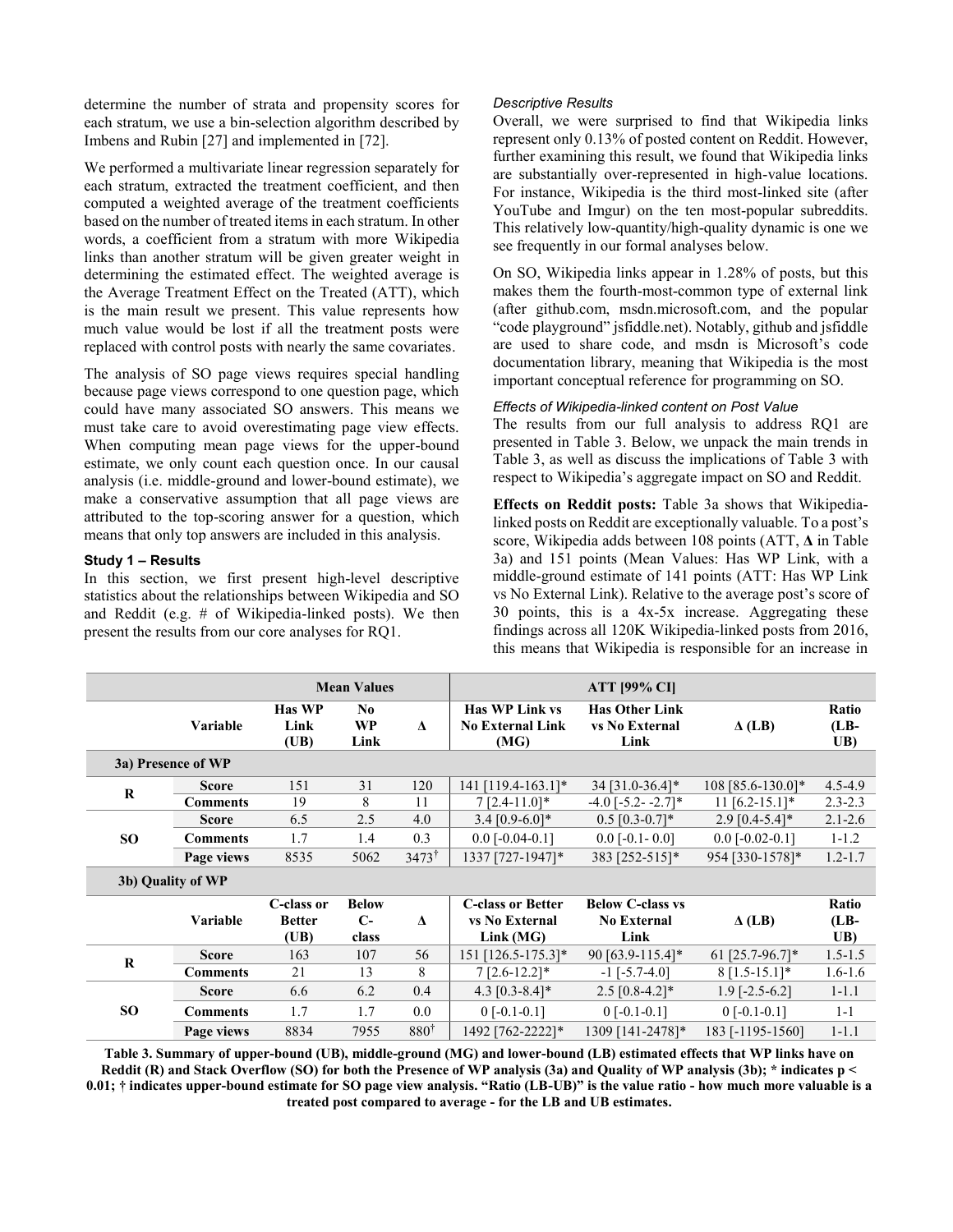user-voted score of between 13.1M and 18.4M points in 2016 (up to 0.7% of all points on the site).

Additionally, Table 3a also shows that Wikipedia adds 11- 19 comments per post. This means Wikipedia-linked posts generate twice as much discussion as average posts. In total, this amounted to between 1.3M and 2.3M comments in 2016.

**Effects on Stack Overflow posts:** For SO, Table 3a displays a similar trend to what we saw with Reddit. For instance, Wikipedia-linked content on SO adds 2.9-6.5 points per post, with a middle ground of about 3.4 points. This means that Wikipedia-linked answers are roughly twice as valuable as other answers and, across the 280K Wikipedia-linked answers on SO, increased total score between 0.8M and 1.7M points. This score increase is accompanied by a page view increase of 954-3473 per question, with a middle ground of 1337. Estimating based on the 12K questions with Wikipedia-linked answers in our page view analysis, Wikipedia may have added 64M to 234M views (which we use for revenue estimation). However, we see no evidence of an effect on SO comments.

Overall, the presented estimates show that even assuming all authors could continue writing the same posts, except with non-Wikipedia alternative links, Wikipedia still adds significant value (i.e. through its brand or other factors).

#### *Effect of Wikipedia Article Quality*

Compared to posts that only have links to *Below C-class* Wikipedia articles, we find mixed evidence that links to *Cclass or Better* articles contribute to value. Relative to *Below-C-class articles*, *C-class or Better* articles add 61-163 points on Reddit (1.5-1.5x increase). Similarly, *C-class or Better* articles also add 8-21 comments on Reddit (1.6-1.6x increase). However, we observe no effect on SO score, comments, or page views.

The above results suggest that article quality for the purposes of the SO community may mean something different than article quality for the Wikipedia community (and Reddit). For instance, SO members may not differentiate between the value of short or stub-like articles and longer, high-quality articles, as long as those articles contain a specific piece of desired technical information.

## *Back-of-the-Napkin Revenue Estimation*

To better understand how the results of Study 1 translate into real-world revenue for SO and Reddit, we use the following "back-of-the-napkin" revenue estimations, incorporating as much actual public financial information as possible and making conservative assumptions (e.g. assuming all SO ads were sold for the lowest price listed). Both platforms sell ads at a fixed cost per thousand impressions and therefore revenue scales linearly with page views.

Estimating Reddit's 2016 ad revenue is relatively simple, as Reddit only makes money from ads and Reddit Gold (a subscription service). Using Reddit's \$20M revenue projection [73] and an approximation of \$1M revenue from

"Reddit Gold" [63], we presume a total ad revenue of \$19M. To obtain a rough figure for Stack Overflow's total revenue from 2008-2016, we use the following equation:

$$
rev_{SO} = (views - votes) * \frac{ads}{views} * \frac{cost}{ad} * adblock
$$

The ( $views - votes$ ) accounts for the fact that high reputation users see reduced ads [75] (we conservatively assume that every vote was made by a high reputation user, and therefore the corresponding view should not be included in ad revenue). We also multiply by an "adblock coefficient" of 0.75 to account for the 25% of desktop users who block advertisements [76]. We conservatively assumed all ads cost \$0.00466 [77], the lowest price listed in August 2017 and that users see only two impressions per page (users who scroll down actually see three).

Finally, because Reddit page view data is not available, we estimate page views using score, based on research showing that the score of a Reddit post correlates with views [50].

Overall, under these conservative assumptions, we estimate that in 2016, Wikipedia was responsible for between \$114,500 and \$124,200 of Reddit's revenue, and from 2008 to 2017, Wikipedia annually was responsible for between \$49,700 and \$180,900 of SO's annual revenue.

In total, considering only the content analyzed from two communities and the limited time periods we studied (nine years of SO activity and only one year of Reddit activity), Wikipedia may have been (conservatively) responsible for about \$1.7 million in revenue, entirely from volunteer work of the community.

## **STUDY 2**

In this section, we present a study that addresses RQ2, or "What value do Reddit and SO provide to Wikipedia?" For the before-and-after windows for each post (one week each), we calculated the *Edit Count*, *Editors Gained*, *Editors Retained*, and *Article Page Views* (reported daily by the Wikipedia page view API), as discussed above.

#### **Study 2 – Results**

Table 4 shows the full results of our quantitative before-andafter investigation into RQ2.

The clearest trend in Table 4 is the near-absence of any significant results for both edit behavior and page views. With regard to edit behavior, on both platforms, we did not observe a significant increase in editors gained or editors retained during the week after a Wikipedia-linking post appeared. While we did observe an effect for the number of edits from Reddit posts, this effect is quite small (about 1 edit per 2 posts). If we consider all the Wikipedia-linking Reddit posts from 2016, this amounts to about 0.002 edits per second. Compared to Wikipedia's 10 edits per second [78], this effect is largely negligible. We did observe one minor significant effect that warrants discussion: Low-quality articles ("Stub" and "Start") were edited enough to achieve a statistically significant increase in edits relative to high-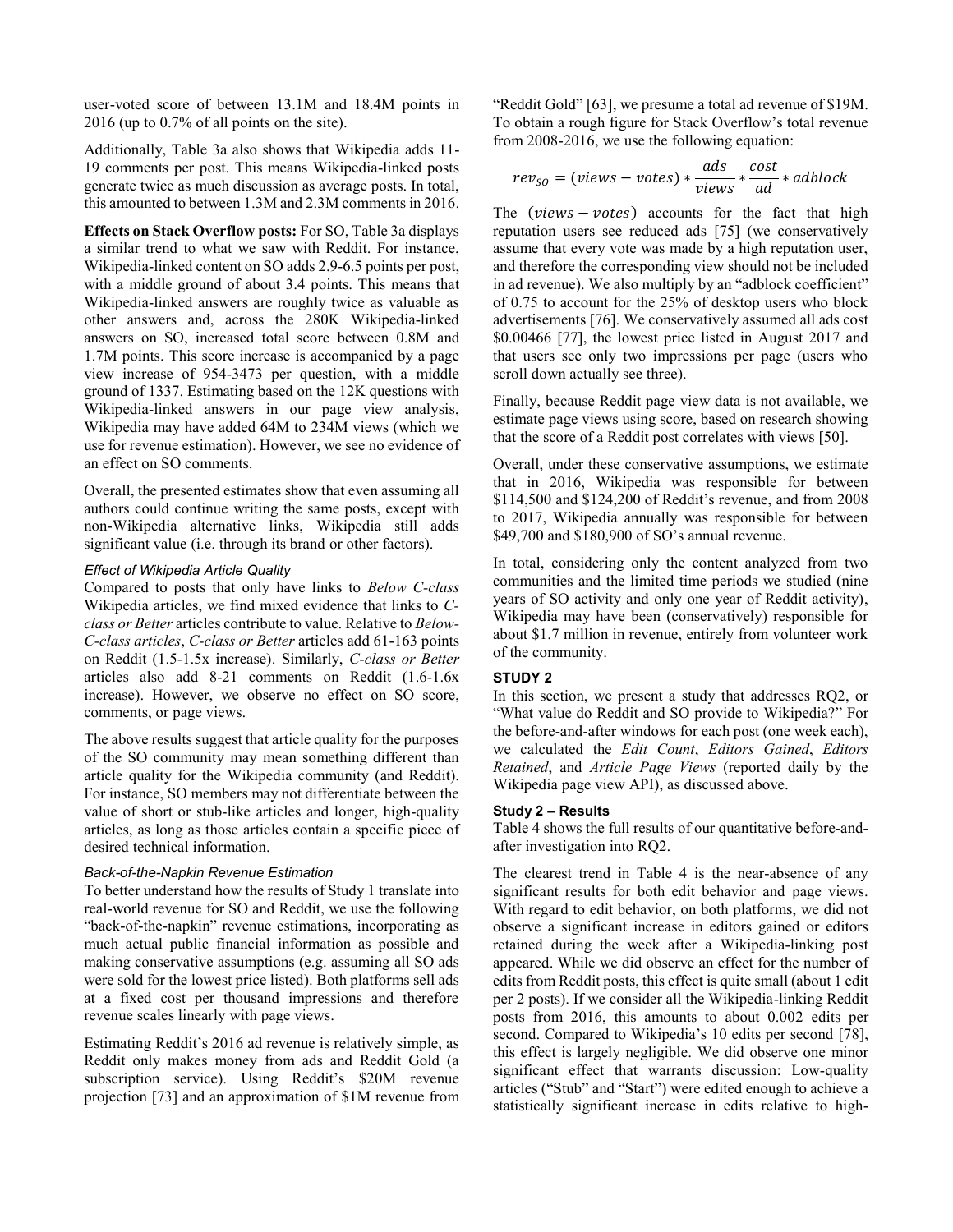|                                           | SO <sub>1</sub> |       |                               | <b>Reddit</b> |       |                              |
|-------------------------------------------|-----------------|-------|-------------------------------|---------------|-------|------------------------------|
|                                           | <b>Before</b>   | After | Increase $(99\% \text{ CI})$  | <b>Before</b> | After | Increase $(99\% \text{ CI})$ |
| Edit count                                | l.440           | 1.426 | $-0.014$ [ $-0.054 - 0.027$ ] | 4.584         | 4.990 | $0.405$ $[0.1 - 0.7]$ *      |
| <b>Editors gained</b>                     | 0.050           | 0.047 | $-0.003$ [ $-0.009 - 0.004$ ] | 0.102         | 0.098 | $-0.004$ [ $-0.02 - 0.01$ ]  |
| Editors retained (1 month later)          | 0.011           | 0.011 | $0.000$ [-0.003 - 0.003]      | 0.016         | 0.017 | $0.002$ [-0.004 - 0.007]     |
| Article page views (daily)                | 10472           | 10697 | $225$ [-243 - 694]            | 94323         | 96536 | $2213$ [-2082 - 6508]        |
| Article page views from TIL posts (daily) |                 |       |                               | 47737         | 54026 | $6289$ [2228 - 10350]*       |

**Table 4. Summary of the effects of SO and Reddit on Wikipedia; \* p < 0.01.**

quality articles, even on SO where no other effects were observed. The effect was only 0.04 edits per post, but the presence of this small effect suggests that lower-quality articles received proportionally more contribution from Reddit and SO. We discuss the implications below.

During this analysis, we also analyzed the effect of Reddit posts exclusively from the TIL community on Wikipedia page views, a replication of work by Moyer et al. that used 2012 Reddit data [40]. In this specific case, we found the increase in page views corresponded with previous results. However, when including posts from outside TIL and when looking at SO, we found that the increase in page views was not statistically significant, indicating that while this result replicates, it may not generalize (we note that we used the Wikipedia pageview API, which returns daily statistics, whereas Moyer et al. used hourly page views). In other words, we saw no evidence that an arbitrary link to a Wikipedia page on Reddit and SO significantly increases traffic to the Wikipedia page in the week following.

## **DISCUSSION AND IMPLICATIONS**

#### **Paradox of Re-use**

As noted above, a concern that has been raised within the Wikipedia community is the "paradox of re-use" – i.e. that the quality of Wikipedia's content and Wikipedia's editor base could decline over the long term through the external re-use of Wikipedia content (and that the re-using parties would then suffer as well) [51]. This concern leads to the question of whether Wikipedia needs to adapt its permissive licensing to survive, especially as its content is increasingly appearing on platforms more than a "click away" (e.g. voice assistants). Given that we observed that Wikipedia-linking posts were receiving a great deal of attention and engagement on SO and Reddit, we were surprised that so little of this attention and engagement was returned to Wikipedia in the form of page views, edits, and editors. We hypothesized that the paradox of re-use may be a factor.

To understand exactly how SO and Reddit use content from Wikipedia, we performed a small-scale qualitative coding exercise. Using the same approach to qualitative coding as the current events analysis, we classified whether each post matched the following definition of direct re-use: "Has text (quoted or summarized) from article." Two authors conducted a calibration coding and achieved reasonable inter-rater agreement (Reddit: Cohen's  $\kappa = 0.74, 90\%$ agreement; SO: Cohen's  $\kappa$  = 0.62; 90% agreement), and then one author coded 100 posts with Wikipedia links per site.

Our coding analysis revealed that 79% of Reddit posts had quoted or summarized text from the linked Wikipedia article, whereas this was true of 33% of SO posts. This result shows that many posts can be characterized by "direct re-use".

These early results help to expand our understanding of the nature of the "paradox of re-use" from McMahon et al. [35]. McMahon et al. found causal evidence for the paradox of reuse on Google – i.e. Knowledge Card assets in Google search results were capturing views that would have otherwise gone to Wikipedia. This indicates a "strong" version of the paradox of re-use, in which Google was capturing traffic that would have gone to Wikipedia. Our (associative) results suggest that a "weak" form of the paradox may be occurring in Reddit and SO: the Wikipedia links on Reddit and SO posts might have generated new traffic for Wikipedia (rather than capturing existing traffic), but the re-use of content directly in Reddit and SO may be mitigating this effect. However, it is critical to note that our results merely allow this as a possibility: future work should test this hypothesis directly, ideally through experimental approaches.

## **Broadening Peer Production Research**

At a high level, the results of Study 1 demonstrate that there are important relationships between different peerproduction communities (with Reddit and SO themselves being peer production communities). We see that when content creators on Reddit and SO leverage existing peerproduced content (i.e. Wikipedia) to create new content in their communities, some of the "value" transfers and the magnitude of that value is reflective of the re-used content's quality (in this case, the quality of Wikipedia articles). In other words, Reddit and SO users can take advantage of the work already performed by the Wikipedia community to post higher value content in their communities with less effort.

These relationships between peer production communities have important implications for research. Studies of some important variables such as content quality may want to consider external dependencies and implications, e.g. Wikipedia article quality matters well outside of Wikipedia, adding importance to the body of work that studies Wikipedia quality and how to improve it [7,18,55,56,62,70].

#### **Coverage Biases and External Entities**

The work on Wikipedia content biases is another key research area in the Wikipedia literature that our results suggest should be examined with a broader lens. Wikipedia (and other UGC communities) have been shown to overfocus on some topics and under-focus on others, particularly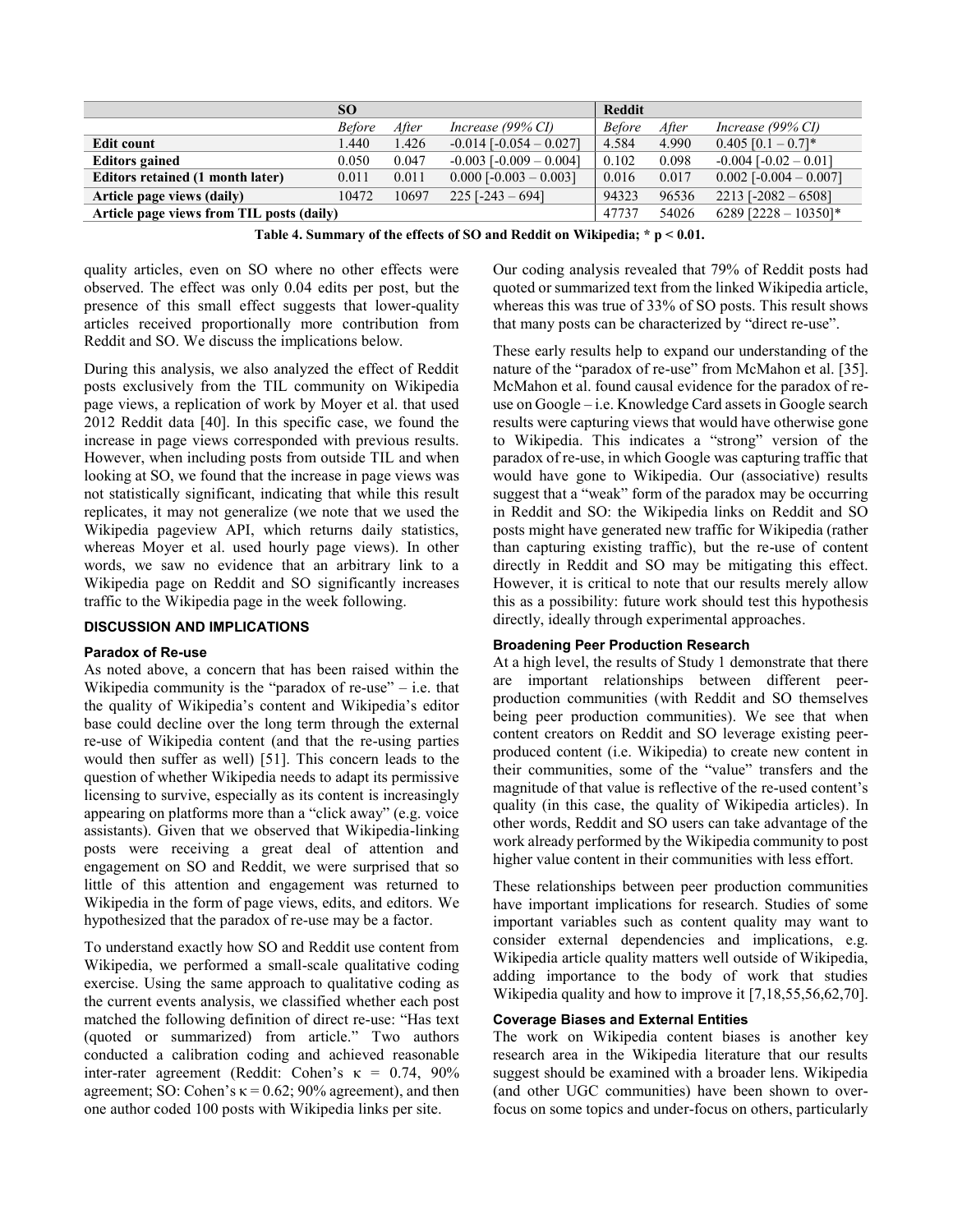along the lines of gender (e.g. [22,37,54]), geography (e.g. [20,29]), and language (e.g. [21]). Importantly, our results suggest that these biases may be having ripple effects around the web, including on SO and Reddit. For instance, the findings from Study 1 indicate that these biases mean that the TIL community on Reddit is working from a dataset that disadvantages women, certain geographies (e.g. rural areas [29]), and topics outside of the cultural sphere of most English speakers. Any posts about these Wikipediadisadvantaged topics that do appear on TIL are less likely to have a Wikipedia link (or high-quality link) available, and thus cannot get the benefits of that link.

There is a potential silver lining regarding coverage biases: while the number of edits contributed to Wikipedia from Reddit that we observed in Study 2 was quite small in the context of Wikipedia as a whole, it may be that this effect would be meaningful if applied to specific under-covered content areas. For instance, if more Wikipedia links were posted on a subreddit for rural issues, the throughput of edits that is quite small for all of Wikipedia could make non-trivial improvements to coverage of some rural topics, for which a small number of edits is a large relative increase in edits.

One could also imagine the Wikipedia community (e.g. WikiProject leaders) working with the moderators of subreddits in under-covered areas on intentional "quality improvement projects" [55]. This might involve rallying these subreddits to encourage edits to relevant Wikipedia articles and to encourage members to become long-term editors. It would be interesting to compare the results of such an effort to our findings, which would provide an excellent baseline to determine if the effort was effective.

## **Implications for Reddit and Stack Overflow**

McMahon et al.'s work [35] indicated that financially supporting Wikipedia may be highly incentivized for search companies, and our work suggests that the same might be true for Reddit and SO (although to a lesser degree). In other words, our results suggest that by donating to Wikipedia, entities like SO and Reddit can not only garner goodwill, but also could feasibly see a return on investment. In general, donations to support staffing and infrastructure are an understudied aspect of the peer production process, especially relative to their importance. Our results indicate that one direction of research in this space that might be fruitful is identifying formal value propositions for external consumers of peer-produced content.

Our results also suggest that Reddit and SO design interventions could help increase the mutual value of Wikipedia-SO and Wikipedia-Reddit relationships. For instance, Reddit and SO could implement a feature that detects when linked peer produced content is low quality or under-covered and directly encourage users to contribute. By improving Wikipedia content, this would in turn add value to the Reddit and SO and could even be gamified, e.g. giving extra Reddit/SO "karma" when users contribute. Similarly, to facilitate higher-quality posts on Reddit and SO, topic

modeling could also be used to suggest related Wikipedia articles to improve post quality.

## **FUTURE WORK AND LIMITATIONS**

An important direct extension of this work would be to attempt to replicate our causal analysis on observational data with a randomized experiment. However, experiment-driven posting behavior could be seen as deviant by the SO and Reddit communities, so ethical and ecological validity challenges should be carefully considered.

Secondly, while the "back of the napkin" estimations of revenue above provide a minor contribution to understanding the economic implications of volunteer peer-produced content, much more work is needed in this area. This paper, along with prior research [35], suggests that volunteers' content creation efforts generate important economic value well outside the corresponding communities. Understanding this value could provide intrinsic motivation for volunteers and incentivize donations from beneficiaries. Some economists even believe that better understanding this value could produce improved national GDP estimates [4]. However, moving forward in this space will be difficult because many of the corporate beneficiaries of volunteercreated content do not release the necessary information for rigorous estimates. As such, new methods that go beyond our "back of the napkin" approach will likely be necessary, such as using targeted ad buys to estimate actual revenue, advancing techniques similar to those of [Cabañas](http://dl.acm.org/author_page.cfm?id=99659163246&coll=DL&dl=ACM&trk=0&cfid=986247827&cftoken=99498081) et al. [16], and attempting to measure the value of volunteer-created content to profitable machine learning systems.

Finally, given that most of our results were not communityspecific but rather generalized across Reddit and SO, similar relationships likely exist between Wikipedia and other discussion-based communities (e.g. akin to Reddit: Hackernews, Facebook groups; akin to SO: Quora, Yahoo! Answers). Future work should seek to examine these relationships, as well as those between these communities and peer-produced data repositories like OpenStreetMap.

#### **CONCLUSION**

In this paper, we presented results that identify and quantify relationships between Wikipedia and the large-scale communities Reddit and Stack Overflow. In general, we observe a one-way relationship in which Wikipediainfluenced content adds value to the external communities, but no evidence of substantial contributions in the reverse direction is observed. This research highlights the value of examining online communities using a broad lens, as crosscommunity relationships can have large effects.

### **ACKNOWLEDGEMENTS**

We would like to thank our colleagues at GroupLens (University of Minnesota) and HCI Group Bremen (University of Bremen) for their feedback on this work. This project was funded in part by the U.S. National Science Foundation (CAREER IIS-1707296 and IIS-1707319).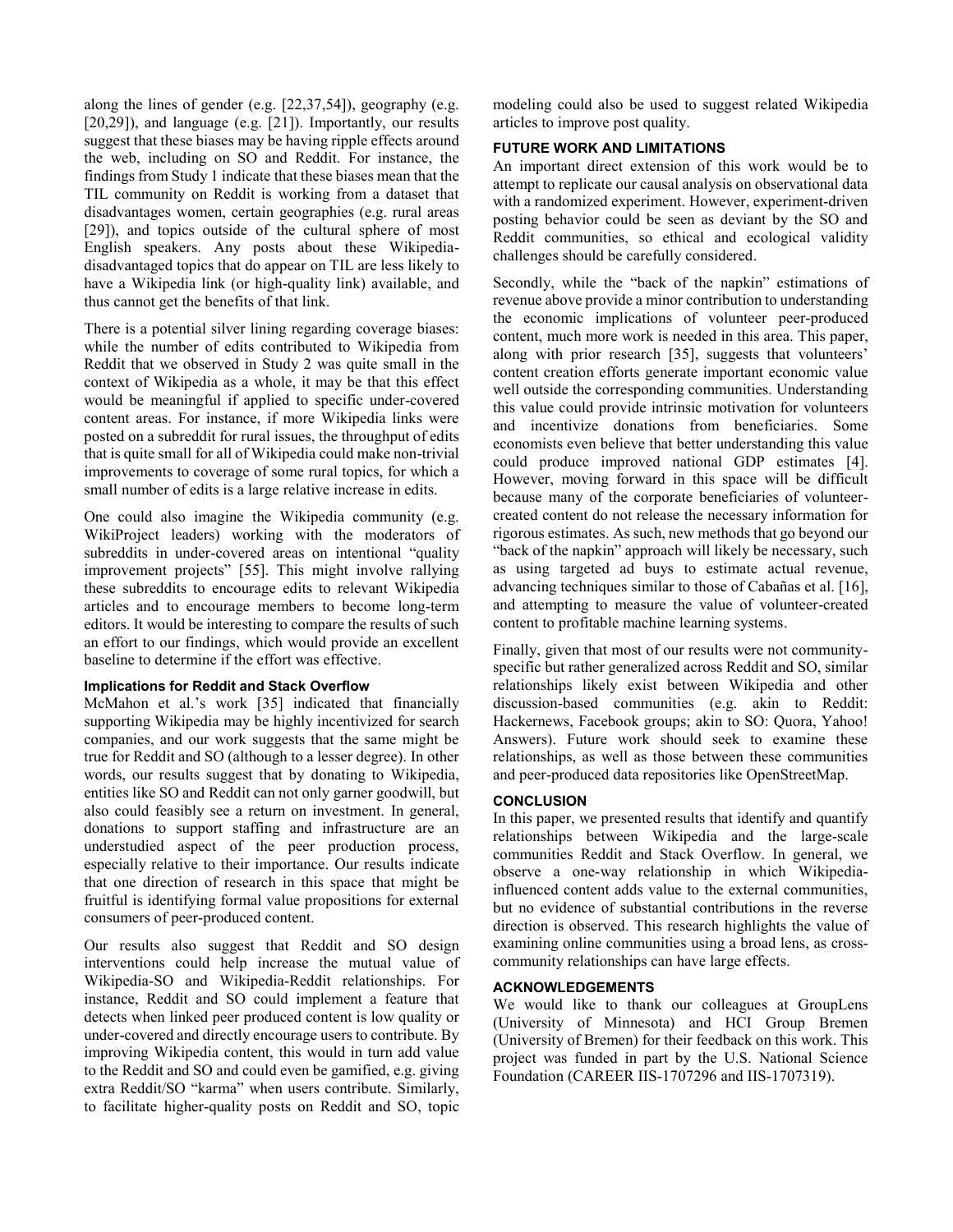## **REFERENCES**

- 1. Alexa.com. 2018. Alexa Top 500 Global Sites. Retrieved July 17, 2017 from http://www.alexa.com/topsites
- 2. Ashton Anderson, Daniel Huttenlocher, Jon Kleinberg, and Jure Leskovec. 2012. Discovering Value from Community Activity on Focused Question Answering Sites: A Case Study of Stack Overflow. In *Proceedings of the 18th ACM SIGKDD International Conference on Knowledge Discovery and Data Mining* (KDD '12), 850–858. https://doi.org/10.1145/2339530.2339665
- 3. Peter C Austin. 2011. An introduction to propensity score methods for reducing the effects of confounding in observational studies. *Multivariate behavioral research* 46, 3: 399–424.
- 4. Erik Brynjolfsson and Andrew McAfee. 2014. *The second machine age: Work, progress, and prosperity in a time of brilliant technologies*. WW Norton & Company.
- 5. Fabio Calefato, Filippo Lanubile, Maria Concetta Marasciulo, and Nicole Novielli. 2015. Mining successful answers in stack overflow. In *Mining Software Repositories (MSR), 2015 IEEE/ACM 12th Working Conference on*, 430–433.
- 6. Judith A Chevalier and Dina Mayzlin. 2006. The effect of word of mouth on sales: Online book reviews. *Journal of marketing research* 43, 3: 345–354.
- 7. Giovanni Luca Ciampaglia and Dario Taraborelli. 2015. MoodBar: Increasing new user retention in Wikipedia through lightweight socialization. In *Proceedings of the 18th ACM Conference on Computer Supported Cooperative Work & Social Computing*, 734–742.
- 8. Meri Coleman and Ta Lin Liau. 1975. A computer readability formula designed for machine scoring. *Journal of Applied Psychology* 60, 2: 283.
- 9. Richard K Crump, V Joseph Hotz, Guido W Imbens, and Oscar A Mitnik. 2009. Dealing with limited overlap in estimation of average treatment effects. *Biometrika* 96, 1: 187–199.
- 10. Munmun De Choudhury, Emre Kiciman, Mark Dredze, Glen Coppersmith, and Mrinal Kumar. 2016. Discovering shifts to suicidal ideation from mental health content in social media. In *Proceedings of the 2016 CHI Conference on Human Factors in Computing Systems*, 2098–2110.
- 11. Dean Eckles and Eytan Bakshy. 2017. Bias and highdimensional adjustment in observational studies of peer effects. *arXiv preprint arXiv:1706.04692*.
- 12. Paolo Ferragina and Ugo Scaiella. 2010. Tagme: onthe-fly annotation of short text fragments (by wikipedia entities). In *Proceedings of the 19th ACM international*

*conference on Information and knowledge management*, 1625–1628.

- 13. Evgeniy Gabrilovich and Shaul Markovitch. 2007. Computing semantic relatedness using wikipedia-based explicit semantic analysis. In *IJcAI*, 1606–1611.
- 14. Eric Gilbert. 2013. Widespread Underprovision on Reddit. In *Proceedings of the 2013 Conference on Computer Supported Cooperative Work* (CSCW '13), 803–808. https://doi.org/10.1145/2441776.2441866
- 15. Carlos Gómez, Brendan Cleary, and Leif Singer. 2013. A Study of Innovation Diffusion Through Link Sharing on Stack Overflow. In *Proceedings of the 10th Working Conference on Mining Software Repositories* (MSR '13), 81–84. Retrieved from http://dl.acm.org/citation.cfm?id=2487085.2487105
- 16. José González Cabañas, Angel Cuevas, and Rubén Cuevas. 2017. FDVT: Data Valuation Tool for Facebook Users. In *Proceedings of the 2017 CHI Conference on Human Factors in Computing Systems*, 3799–3809.
- 17. Aaron Halfaker, Oliver Keyes, and Dario Taraborelli. 2013. Making peripheral participation legitimate: reader engagement experiments in wikipedia. In *Proceedings of the 2013 conference on Computer supported cooperative work*, 849–860.
- 18. Aaron Halfaker, Aniket Kittur, and John Riedl. 2011. Don't bite the newbies: how reverts affect the quantity and quality of Wikipedia work. In *Proceedings of the 7th international symposium on wikis and open collaboration*, 163–172.
- 19. F. Maxwell Harper, Daphne Raban, Sheizaf Rafaeli, and Joseph A. Konstan. 2008. Predictors of Answer Quality in Online Q&A Sites. In *Proceedings of the SIGCHI Conference on Human Factors in Computing Systems* (CHI '08), 865–874. https://doi.org/10.1145/1357054.1357191
- 20. Brent Hecht and Darren Gergle. 2009. Measuring selffocus bias in community-maintained knowledge repositories. In *Proceedings of the fourth international conference on Communities and technologies*, 11–20.
- 21. Brent Hecht and Darren Gergle. 2010. The tower of Babel meets web 2.0: user-generated content and its applications in a multilingual context. In *Proceedings of the SIGCHI conference on human factors in computing systems*, 291–300.
- 22. Benjamin Mako Hill and Aaron Shaw. 2013. The Wikipedia gender gap revisited: characterizing survey response bias with propensity score estimation. *PloS one* 8, 6: e65782.
- 23. Himabindu Lakkaraju, Julian McAuley, and Jure Leskovec. 2013. What's in a Name? Understanding the Interplay between Titles, Content, and Communities in Social Media. *International AAAI Conference on Web*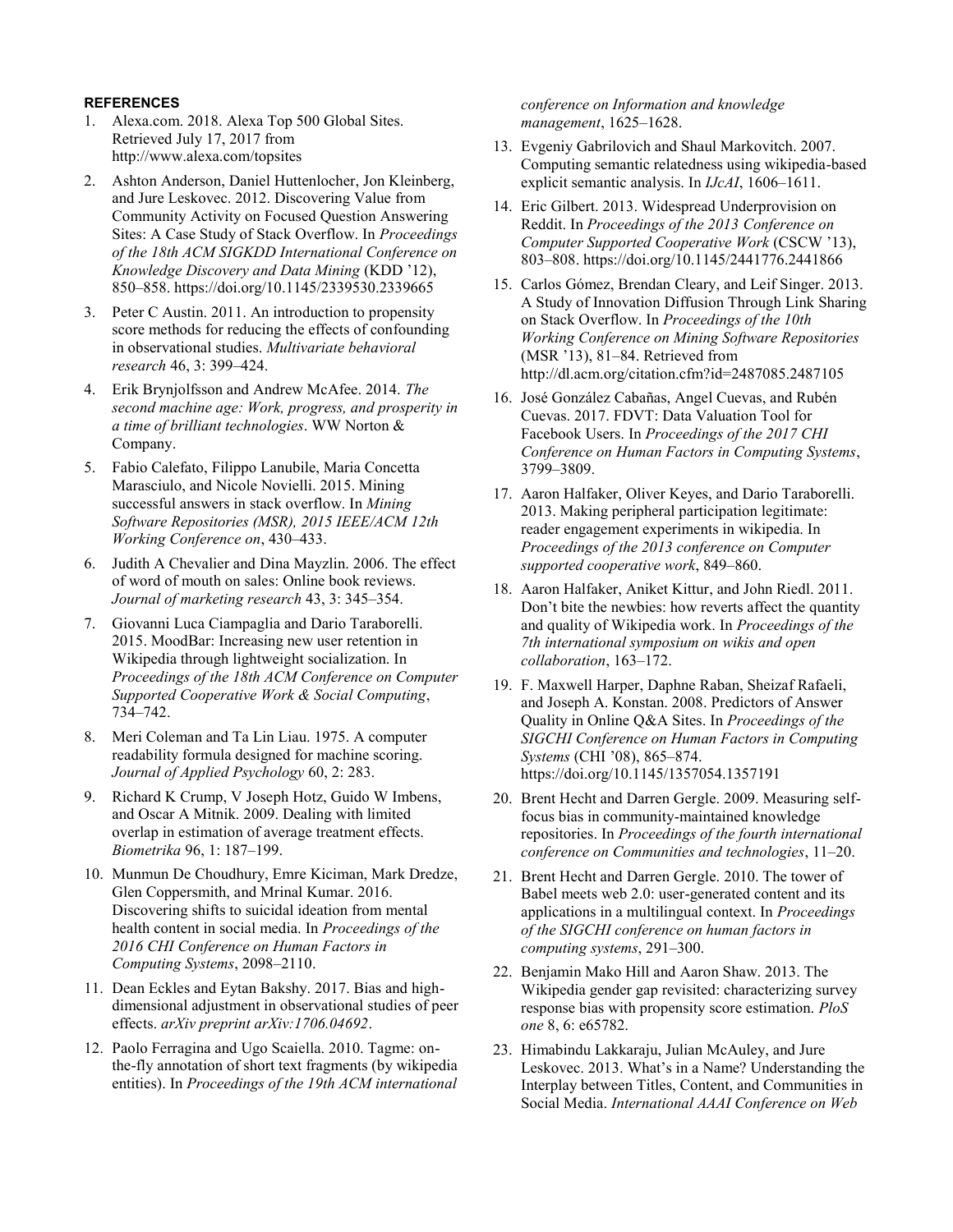*and Social Media; Seventh International AAAI Conference on Weblogs and Social Media*. Retrieved January 1, 2013 from https://www.aaai.org/ocs/index.php/ICWSM/ICWSM1 3/paper/view/6085

- 24. Marit Hinnosaar, Toomas Hinnosaar, Michael Kummer, and Olga Slivko. 2017. *Wikipedia Matters*.
- 25. Johannes Hoffart, Fabian M Suchanek, Klaus Berberich, and Gerhard Weikum. 2013. YAGO2: A spatially and temporally enhanced knowledge base from Wikipedia. *Artificial Intelligence* 194: 28–61.
- 26. Jian Hu, Lujun Fang, Yang Cao, Hua-Jun Zeng, Hua Li, Qiang Yang, and Zheng Chen. 2008. Enhancing text clustering by leveraging Wikipedia semantics. In *Proceedings of the 31st annual international ACM SIGIR conference on Research and development in information retrieval*, 179–186.
- 27. Guido W Imbens and Donald B Rubin. 2015. *Causal inference for statistics, social, and biomedical sciences: an introduction*. Cambridge University Press.
- 28. Jack Clark. 2015. Google Turning Its Lucrative Web Search Over to AI Machines - Bloomberg. *Bloomberg L.P.* Retrieved from https://www.bloomberg.com/news/articles/2015-10- 26/google-turning-its-lucrative-web-search-over-to-aimachines
- 29. Isaac L Johnson, Yilun Lin, Toby Jia-Jun Li, Andrew Hall, Aaron Halfaker, Johannes Schöning, and Brent Hecht. 2016. Not at home on the range: Peer production and the urban/rural divide. In *Proceedings of the 2016 CHI Conference on Human Factors in Computing Systems*, 13–25.
- 30. Aniket Kittur and Robert E Kraut. 2008. Harnessing the wisdom of crowds in wikipedia: quality through coordination. In *Proceedings of the 2008 ACM conference on Computer supported cooperative work*, 37–46.
- 31. Alex Leavitt and Joshua A. Clark. 2014. Upvoting Hurricane Sandy: Event-based News Production Processes on a Social News Site. In *Proceedings of the 32Nd Annual ACM Conference on Human Factors in Computing Systems* (CHI '14), 1495–1504. https://doi.org/10.1145/2556288.2557140
- 32. Jun Liu and Sudha Ram. 2011. Who does what: Collaboration patterns in the wikipedia and their impact on article quality. *ACM Transactions on Management Information Systems (TMIS)* 2, 2: 11.
- 33. Steven Loria, P Keen, M Honnibal, R Yankovsky, D Karesh, E Dempsey, and others. 2014. TextBlob: simplified text processing. *Secondary TextBlob: Simplified Text Processing*.
- 34. Michael Luca. 2011. Reviews, Reputation, and Revenue: The Case of Yelp.com. Retrieved June 21,

2017 from

http://www.hbs.edu/faculty/Pages/item.aspx?num=412 33

- 35. Connor McMahon, Isaac L Johnson, and Brent J Hecht. 2017. The Substantial Interdependence of Wikipedia and Google: A Case Study on the Relationship Between Peer Production Communities and Information Technologies. In *ICWSM*, 142–151.
- 36. Olena Medelyan, David Milne, Catherine Legg, and Ian H Witten. 2009. Mining meaning from Wikipedia. *International Journal of Human-Computer Studies* 67, 9: 716–754.
- 37. Amanda Menking and Ingrid Erickson. 2015. The heart work of Wikipedia: Gendered, emotional labor in the world's largest online encyclopedia. In *Proceedings of the 33rd Annual ACM Conference on Human Factors in Computing Systems*, 207–210.
- 38. David Milne and Ian H Witten. 2013. An open-source toolkit for mining Wikipedia. *Artificial Intelligence* 194: 222–239.
- 39. Jonathan T Morgan, Siko Bouterse, Heather Walls, and Sarah Stierch. 2013. Tea and sympathy: crafting positive new user experiences on wikipedia. In *Proceedings of the 2013 conference on Computer supported cooperative work*, 839–848.
- 40. Daniel Moyer, Samuel L Carson, Thayne Keegan Dye, Richard T Carson, and David Goldbaum. 2015. Determining the influence of Reddit posts on Wikipedia pageviews. In *Proceedings of the Ninth International AAAI Conference on Web and Social Media*.
- 41. Hendrik Müller, Aaron Sedley, and Elizabeth Ferrall-Nunge. 2014. Survey research in HCI. In *Ways of Knowing in HCI*. Springer, 229–266.
- 42. Alexandra Olteanu, Onur Varol, and Emre Kiciman. 2017. Distilling the Outcomes of Personal Experiences: A Propensity-scored Analysis of Social Media. In *CSCW*, 370–386.
- 43. Luca Ponzanelli, Andrea Mocci, Alberto Bacchelli, Michele Lanza, and David Fullerton. 2014. Improving low quality stack overflow post detection. In *Software Maintenance and Evolution (ICSME), 2014 IEEE International Conference on*, 541–544.
- 44. Yuqing Ren and Robert E Kraut. 2014. Agent based modeling to inform the design of multiuser systems. In *Ways of Knowing in HCI*. Springer, 395–419.
- 45. Filipe N Ribeiro, Matheus Araújo, Pollyanna Gonçalves, Marcos André Gonçalves, and Fabrício Benevenuto. 2016. Sentibench-a benchmark comparison of state-of-the-practice sentiment analysis methods. *EPJ Data Science* 5, 1: 1–29.
- 46. Paul R Rosenbaum and Donald B Rubin. 1984. Reducing bias in observational studies using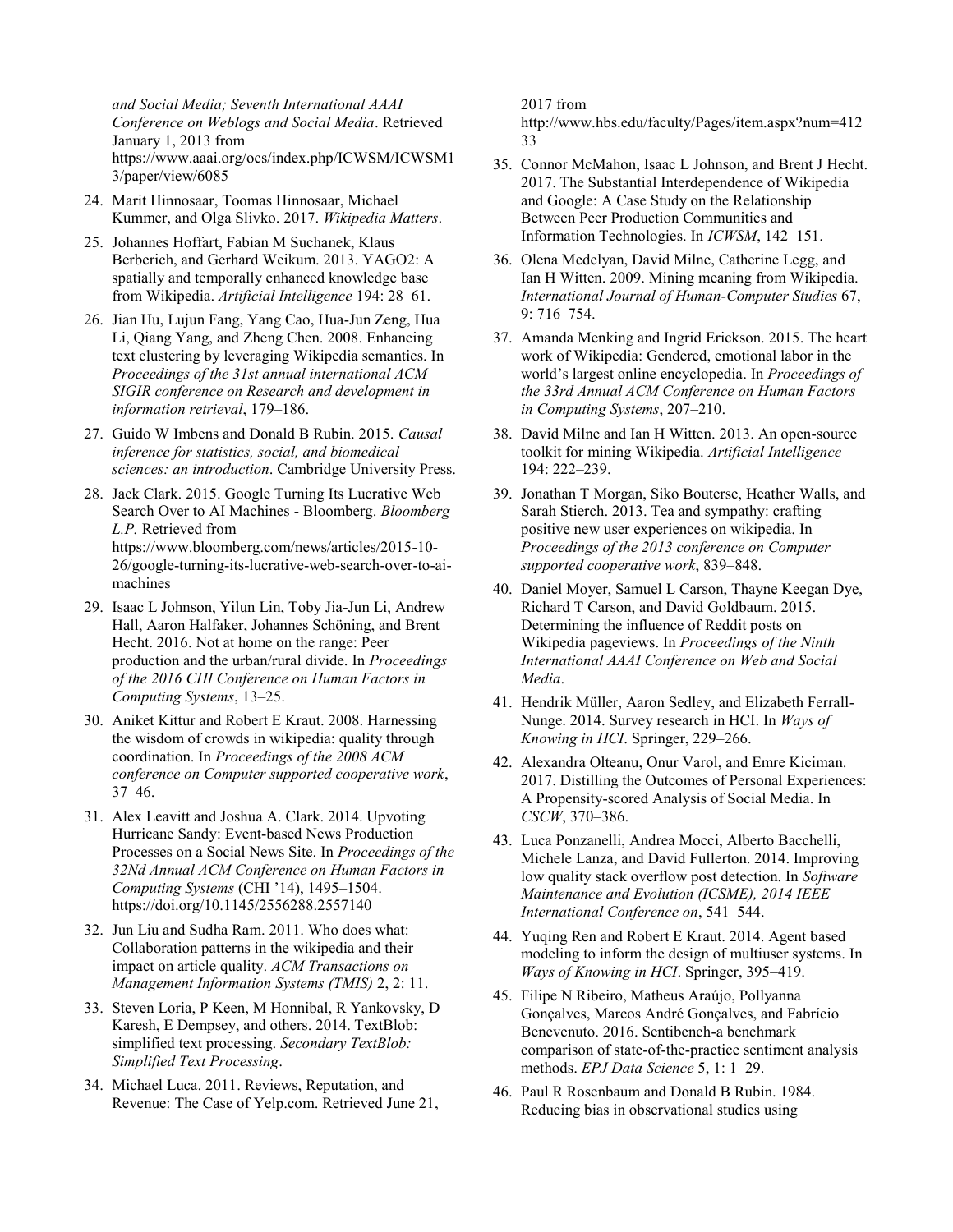subclassification on the propensity score. *Journal of the American statistical Association* 79, 387: 516–524.

- 47. Paul R Rosenbaum and Donald B Rubin. 1985. Constructing a control group using multivariate matched sampling methods that incorporate the propensity score. *The American Statistician* 39, 1: 33– 38.
- 48. Derek Ruths and Jürgen Pfeffer. 2014. Social media for large studies of behavior. *Science* 346, 6213: 1063– 1064.
- 49. Tom De Smedt and Walter Daelemans. 2012. Pattern for python. *Journal of Machine Learning Research* 13, Jun: 2063–2067.
- 50. Greg Stoddard. 2015. Popularity Dynamics and Intrinsic Quality in Reddit and Hacker News. In *ICWSM*, 416–425.
- 51. Dario Taraborelli. 2015. The Sum of All Human Knowledge in the Age of Machines: A New Research Agenda for Wikimedia.
- 52. Yla R. Tausczik and James W. Pennebaker. 2011. Predicting the Perceived Quality of Online Mathematics Contributions from Users' Reputations. In *Proceedings of the SIGCHI Conference on Human Factors in Computing Systems* (CHI '11), 1885–1888. https://doi.org/10.1145/1978942.1979215
- 53. Zeynep Tufekci. 2014. Big Questions for Social Media Big Data: Representativeness, Validity and Other Methodological Pitfalls. *ICWSM* 14: 505–514.
- 54. Claudia Wagner, David Garcia, Mohsen Jadidi, and Markus Strohmaier. 2015. It's a Man's Wikipedia? Assessing Gender Inequality in an Online Encyclopedia. In *ICWSM*, 454–463.
- 55. Morten Warncke-Wang, Vladislav R Ayukaev, Brent Hecht, and Loren G Terveen. 2015. The success and failure of quality improvement projects in peer production communities. In *Proceedings of the 18th ACM Conference on Computer Supported Cooperative Work & Social Computing*, 743–756.
- 56. Morten Warncke-Wang, Vivek Ranjan, Loren G Terveen, and Brent J Hecht. 2015. Misalignment Between Supply and Demand of Quality Content in Peer Production Communities. In *ICWSM*, 493–502.
- 57. Robert West, Ingmar Weber, and Carlos Castillo. 2012. Drawing a data-driven portrait of Wikipedia editors. In *Proceedings of the Eighth Annual International Symposium on Wikis and Open Collaboration*, 3.
- 58. Eric Yeh, Daniel Ramage, Christopher D Manning, Eneko Agirre, and Aitor Soroa. 2009. WikiWalk: random walks on Wikipedia for semantic relatedness. In *Proceedings of the 2009 Workshop on Graph-based Methods for Natural Language Processing*, 41–49.
- 59. Haiyi Zhu, Robert E. Kraut, and Aniket Kittur. 2014. The Impact of Membership Overlap on the Survival of Online Communities. In *Proceedings of the SIGCHI Conference on Human Factors in Computing Systems* (CHI '14), 281–290. https://doi.org/10.1145/2556288.2557213
- 60. Haiyi Zhu, Robert E Kraut, Yi-Chia Wang, and Aniket Kittur. 2011. Identifying shared leadership in Wikipedia. In *Proceedings of the SIGCHI Conference on Human Factors in Computing Systems*, 3431–3434.
- 61. Haiyi Zhu, Robert Kraut, and Aniket Kittur. 2012. Effectiveness of shared leadership in online communities. In *Proceedings of the ACM 2012 conference on Computer Supported Cooperative Work*, 407–416.
- 62. Haiyi Zhu, Amy Zhang, Jiping He, Robert E Kraut, and Aniket Kittur. 2013. Effects of peer feedback on contribution: a field experiment in Wikipedia. In *Proceedings of the SIGCHI Conference on Human Factors in Computing Systems*, 2253–2262.
- 63. 2017. OSSM17: Observational Studies Through Social Media.
- 64. Reddit worth \$1.8 billion. Retrieved from https://www.cnbc.com/2017/07/31/reddit-worth-1 point-8-billion.html
- 65. Stack Exchange, a site for software developers, raises \$40 million | Fortune.com. Retrieved from http://fortune.com/2015/01/20/stack-exchange-40 million/
- 66. Google BigQuery. Retrieved from https://bigquery.cloud.google.com/dataset/bigquerypublic-data:stackoverflow
- 67. reddit.com: api documentation. Retrieved from https://www.reddit.com/dev/api/
- 68. Today I Learned (TIL). Retrieved from https://www.reddit.com/r/todayilearned/
- 69. Wikipedia:WikiProject Wikipedia/Assessment Wikipedia. Retrieved from https://en.wikipedia.org/wiki/Wikipedia:WikiProject\_ Wikipedia/Assessment
- 70. Artificial intelligence service "ORES" gives Wikipedians X-ray specs to see through bad edits – Wikimedia Blog. Retrieved July 17, 2017 from https://blog.wikimedia.org/2015/11/30/artificialintelligence-x-ray-specs/
- 71. Template:Grading scheme Wikipedia. Retrieved from https://en.wikipedia.org/wiki/Template:Grading\_schem e
- 72. Causal Inference in Python Causalinference 0.1.2 documentation. Retrieved from http://causalinferenceinpython.org/